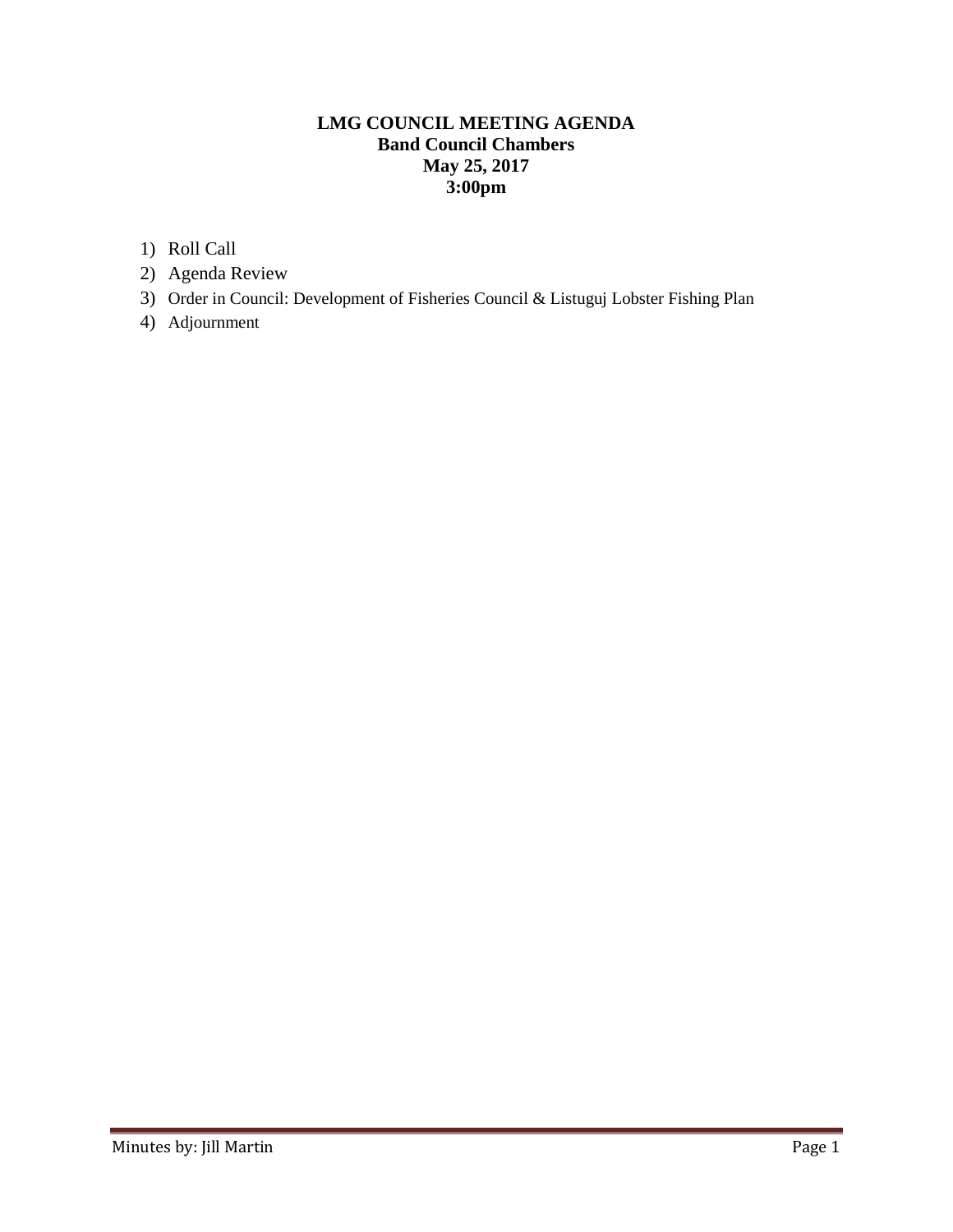### **1. Roll Call**

# **LMG COUNCIL ATTENDEES:**

Chief Darcy Gray Councillor Sky Metallic Councillor Lorna Sook Councillor Gordon Isaac Councillor Dr. Cathy Martin Councillor Sheila Swasson Councillor John Murvin Vicaire Councillor Wendell Metallic Councillor Kevin Methot (Late) Councillor Calvin Barnaby

#### **Absent:**

Councillor Annette Barnaby Councillor Lloyd Alcon Councillor Chris Wysote

## **2. Adoption of the Agenda**

A motion was made to accept the agenda.

 Moved: Councillor Calvin Barnaby Second: Councillor Gordon Isaac Jr. Passed